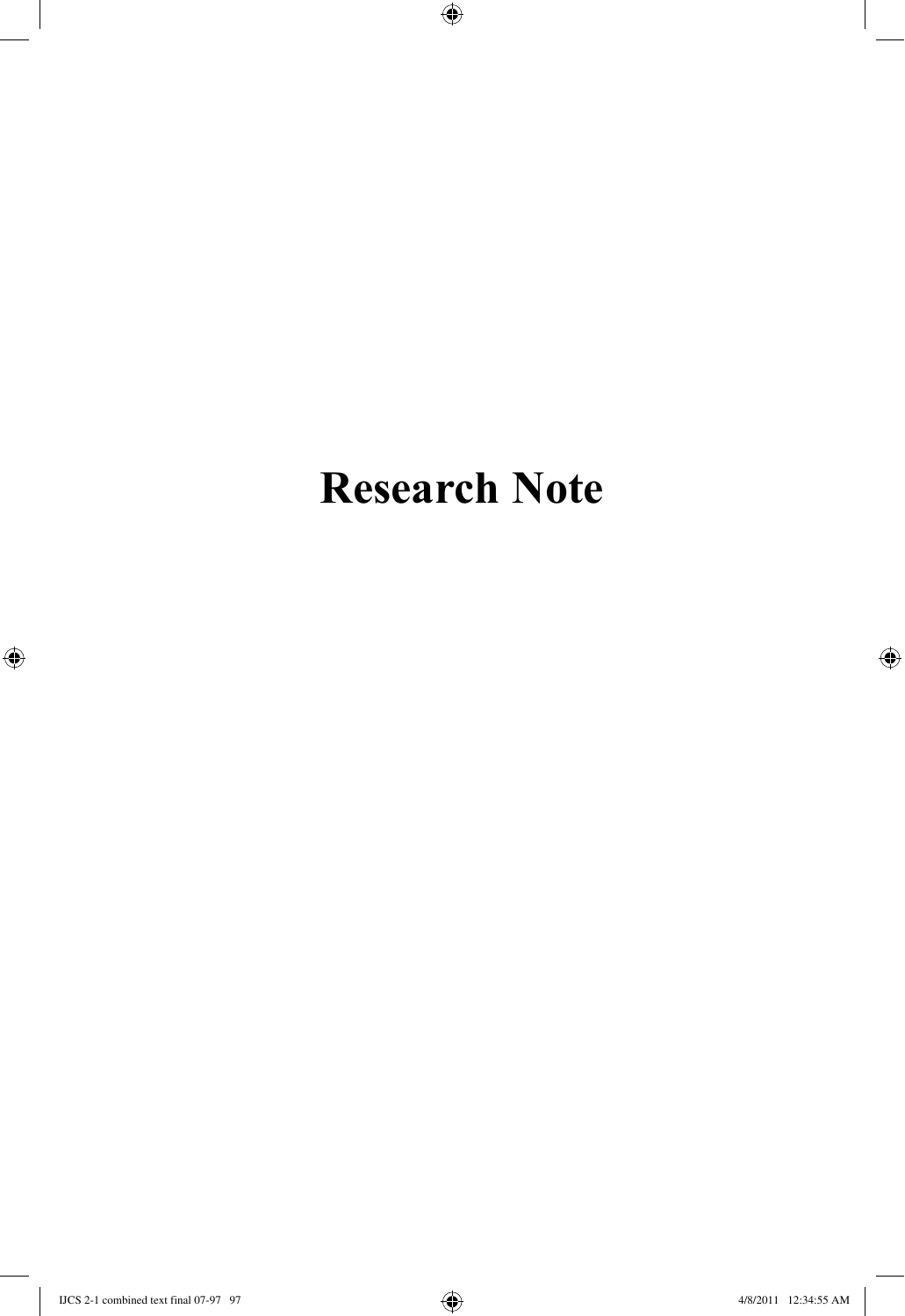

 $\overline{\phantom{a}}$ 

 $\bigoplus$ 

 $\bigoplus$ 

I

 $\bigoplus$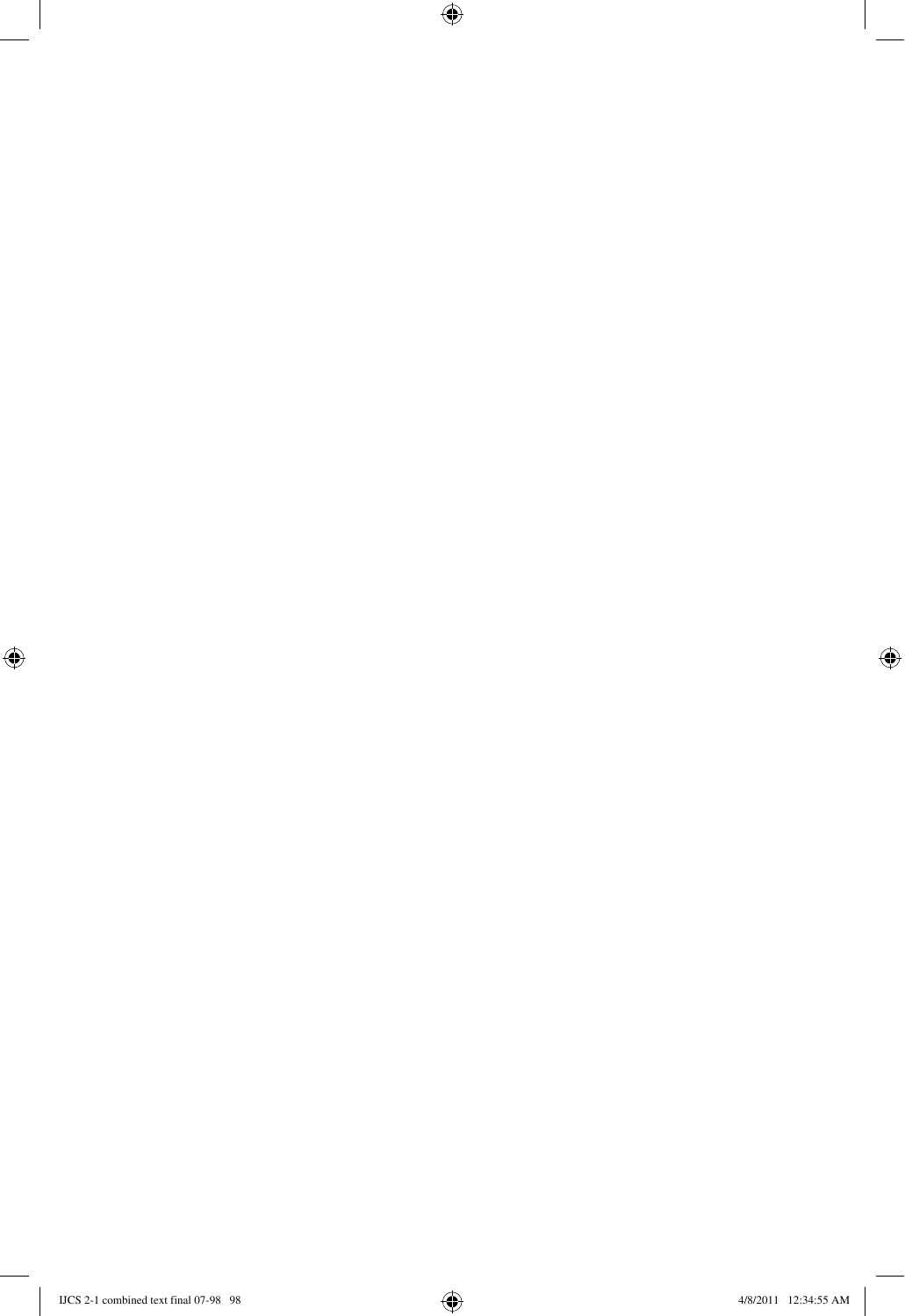*International Journal of China Studies* Vol. 2, No. 1, April 2011, pp. 99-113

# **Perception of Reform: "China Model" as Affirmation?**

⊕

*Ling Tek Soon\** University of Malaya / Tsinghua University

# **Abstract**

⊕

In May 2004, Joshua Cooper Ramo's paper "Beijing Consensus" aroused hot discussion in China and abroad regarding China's development path. This paper analyzes the development of Western countries' image of China. During the late Middle Age, people in Western nations spoke highly of China, but China's image declined significantly in modern times. From the Cold War era's ideological hostility to the remarkably rapid economic development of today's China, the West's impression of China has undergone further notable changes, while the way Chinese scholars react reflects a mix of cautiousness and confidence regarding their country.

*Keywords*: *Beijing Consensus, China Model, emerging China*

*JEL classification*: *N45, P26, Y30*

#### **1. Introduction**

In May 2004, Joshua Cooper Ramo, the senior editor of US's *Time* magazine and senior adviser of the Goldman Investment Bank, published a paper, "Beijing Consensus", at the British Foreign Policy Centre in London, which analyzed the experience of China's reform and opening up since 1978. Following the publication of the paper, intense discussion on China's development took place, and a considerable number of scholars have reacted to the paper. While initially only a few scholars in China reacted to the paper, "Beijing consensus" (北京共识) and "China model" (中国模式) once again became hot topics after China successfully hosted the Olympic Games and the subprime crisis in the US led to the global financial crisis. Faced with ongoing intense discussions, the scholars in China began to be involved in the discussion, each trying to have a say in the process. The participants not only try to summarize the basic contents and characteristics of the "China model",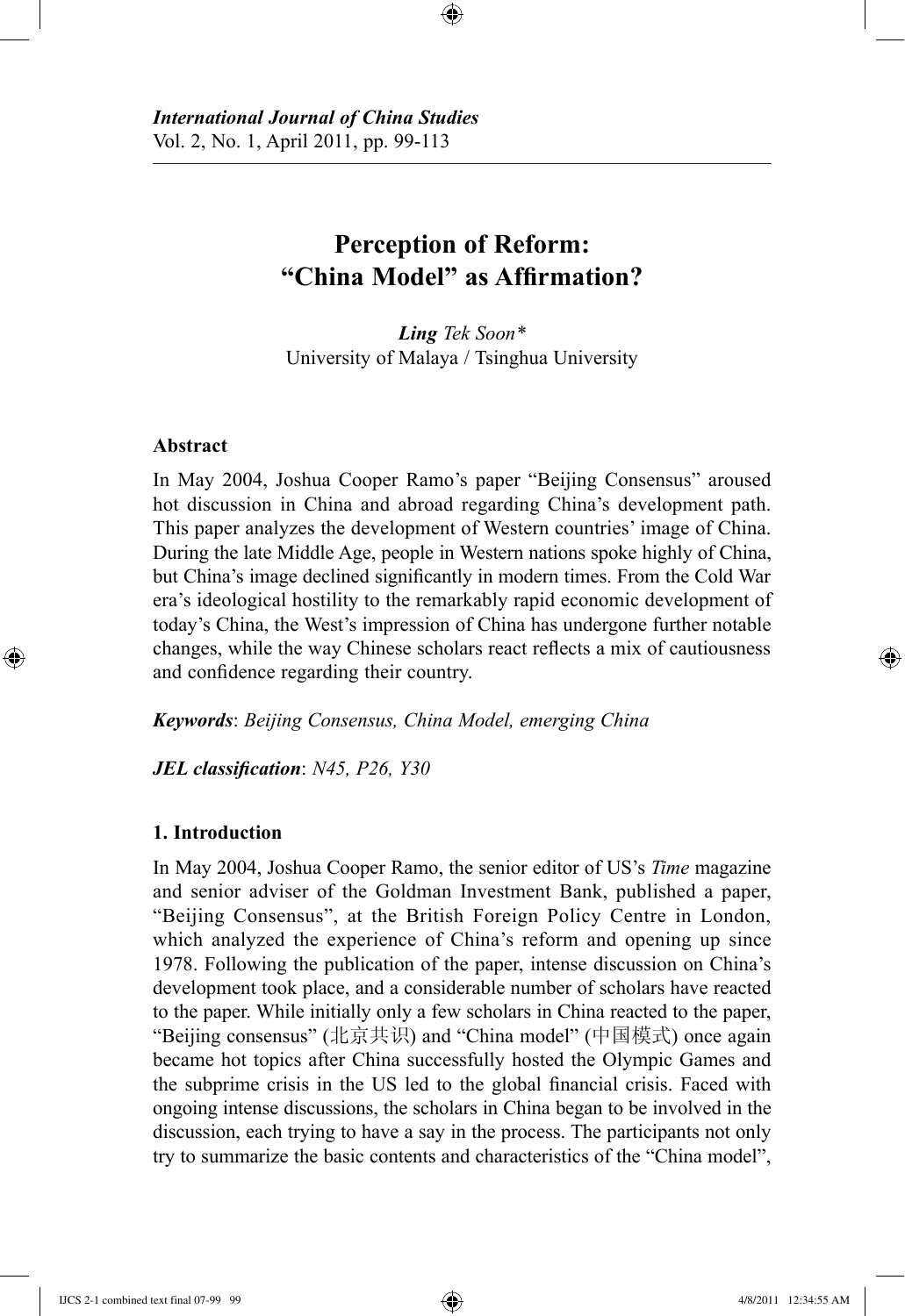but also intend to redefine "China model" itself. In Section 2 of this paper, the author presents the evolvement of the Western impression of China, including both positive and negative images. Section 3, in turn, discusses Ramo's "Beijing Consensus" and the rising China. Section 4 focuses on Chinese scholars' attitudes and reaction to the issue. Section 5 concludes.

⊕

#### **2. Origin of the West's Impression of China**

The West's impression of China can be traced back to the Second Century BC, when the Silk Road (丝绸之路) was initiated after the ambassador Zhang Oian 张骞 of the Han Dynasty was sent on his diplomatic mission.<sup>1</sup> However, at that time no merchants from the Roman Empire had ever arrived in China. According to *Hou Hanshu – Xiyu Zhuan* 后汉书.西域传 ["Documentary on western regions" in Book of the Later Han], Da Qin 大秦 "conducted trade with Anxi 安息 and Tianzhu 天竺 with great benefits" (Zhang, 2001). Apparently they conducted silk trade through intermediaries from Persia and India. *Periplus of the Erythraean Sea* about Roman merchants' impression of China appeared in the First Century AD. The book describes a city "Thinae" which is located in "Thin" (秦) country, which specially provided raw silk, raw silk thread and other silk products to Da Xia (大夏国). At the first half of the Second Century AD, the geographer Ptolemy found records about a country called "Seres". According to textual research by historians, "Thinae" and "Seres" both referred to China (*ibid*.).

These should be the earliest records about China. Those merchants described China as a distant, mysterious, rich and powerful country. Since at that time, these Western countries were underdeveloped, the people there regarded China as an ideal world. Later, more and more Roman businessmen conducted business with China, and the people in the West began to have a better understanding of China. For example, at the beginning of the Second Century AD, the Greek/Roman writer Bardesane described people's social manners in Seres.<sup>2</sup> However, compared with the total population in the Roman Empire, the number of people who arrived in China was rather small. The most important reasons are the large geographical distance between the two empires and the lack of a sophisticated means of transportation. Therefore, China had always seemed to be a mysterious place in minds of the people in the West.<sup>3</sup> In the 13th Century, the conquest of Eurasia by the Mongol Empire promoted exchange between the two continents, and the number of books about China increased dramatically.

Zhou (2005) specifically regarded "The Travels of Marco Polo" and "The Travels of Mandeville" as the representative pieces of work. He even believed that to some extent, "The Travels of Marco Polo" has significant impact on the impression of China among the people in the West. In the book, China is

⊕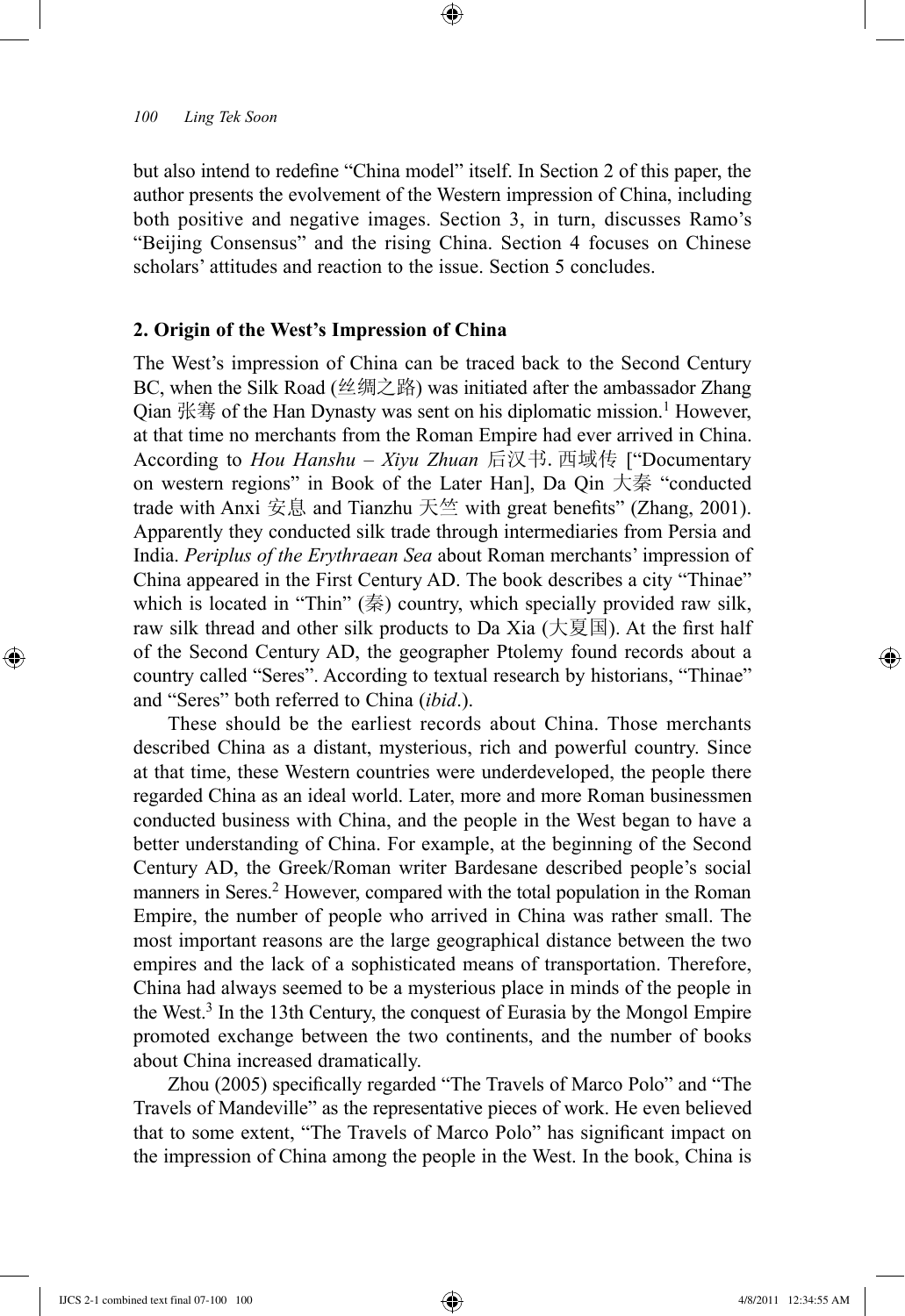described as a wealthy, stable and advanced nation. At that time, European countries were underdeveloped (*ibid*.).

⊕

Such a positive impression reached its peak in the West by the age of geographical discoveries and the Enlightenment. Increasing number of Christian missionaries, who were more educated than the businessmen, arrived in China, and they described China in a more detailed manner and more accurately. Based on their first-hand image of China, they described China as a superior and more ideal world.

Those Christian missionaries also began to describe the Confucian moral thinking, imperial bureaucracy, the beautiful Chinese language and the hardworking labour force. Hence more and more people knew more about China at the time when these European nations began building their capitalist societies (*ibid*.). In the minds of the Western people, China was no longer a mysterious nation. On the contrary, it was a good example to learn from, which in a way justified their mission to build a new society. They perceived that with great efforts from the public and the impact of Confucianism, the Chinese indeed led a happy life.

Later more and more Western philosophers were interested in China, at the time when they began to criticize European theology and politics. Gottfried Wilhelm Leibniz, Voltaire, and Christian Wolf were good examples among them. Although Leibniz himself had never been to China, with information from various sources, he concluded that the Confucian philosophy was similar to Christian theology to some extent.<sup>4</sup> So he believed that on the one hand, China needed more modern scientific knowledge from Europe; on the other hand, the "Natural Theology" (i.e. Confucianism 儒学) from China was needed in Europe. At the same time, some other philosophers criticized the European feudal autocracy system vis-à-vis China's political system.

After the Renaissance, Western capitalism gradually developed, but European capitalist economy only began growing rapidly around the mid-Seventeenth Century. With the advanced technological level, the comprehensive national strength of European nations increased dramatically. With the new international order, Western nations were accumulating wealth on a large scale. As the rapid development of the domestic economy called for more raw materials, the Far East became the ideal choice. China which had once been described as an ideal world became a good choice of invasion. With advanced scientific and technological level, the Westerners had no problem in reaching China. At the beginning of the Eighteenth Century, the Westerners' impression of China became more and more rational, and they soon found that China was not as good as they once imagined.

From the mid-Eighteenth Century onwards, the Westerners' impression of China changed significantly. Seeing China from the perspective of Western capitalism, they began to question the brutality of the Chinese monarchy. They

IJCS 2-1 combined text final 07-101 101 4/8/2011 12:34:55 AM

⊕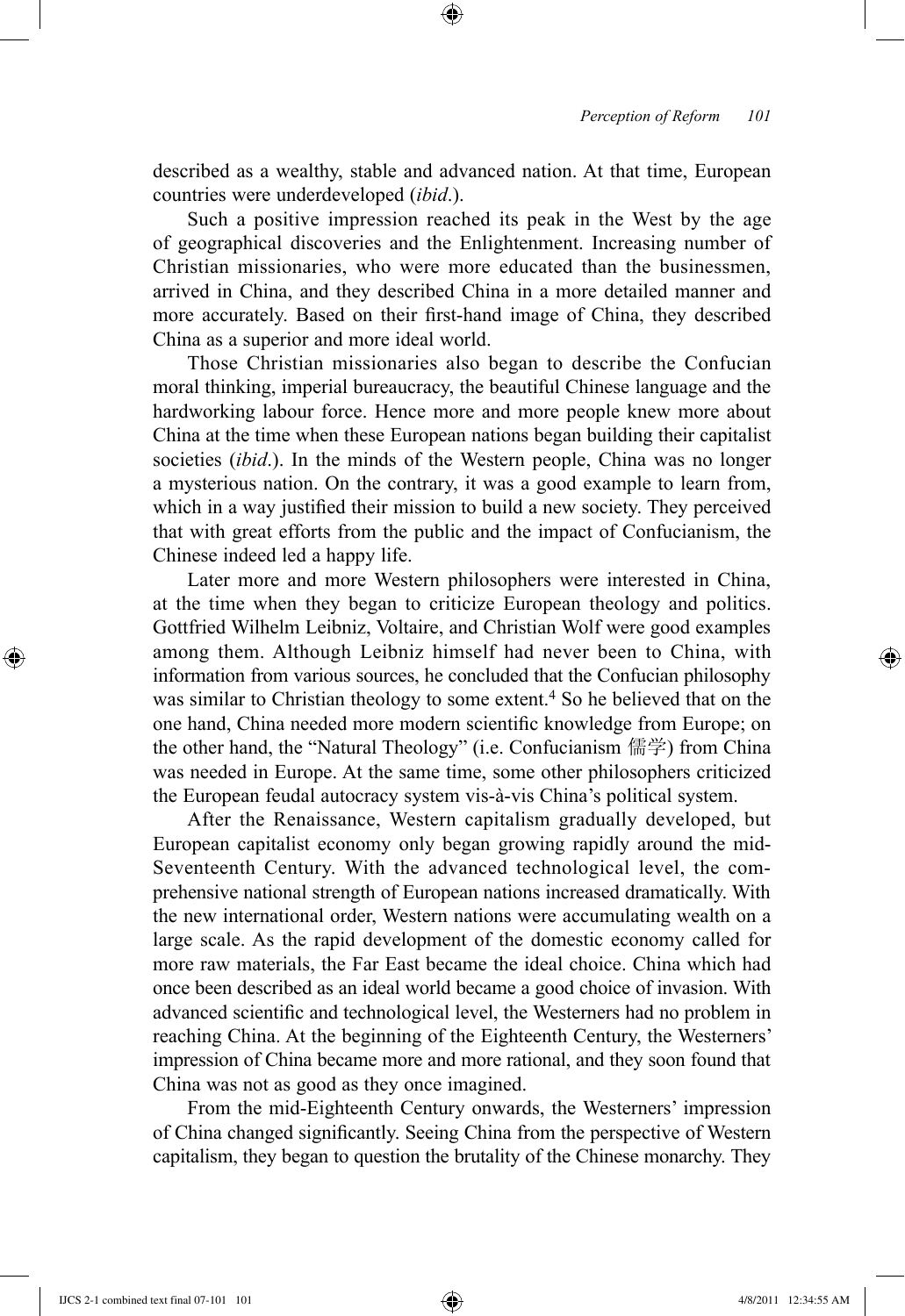#### *102 Ling Tek Soon*

also thought that the peasant economy in China was backward, in contrast to the rapid expansion of the Western capitalist economy. Confucian rituals began to be regarded as social indoctrination, because individualism was advocated in the West and people were encouraged to leave the countryside for the urban areas.

⊕

From the mid-Eighteenth Century to the early Twentieth Century, the ideal impression of China in the Western countries had completely disappeared. Many historians who study Chinese and Western modern history argue that the Westerners described China as an ideal world for certain purposes. In 1793, British ambassador George Macartney visited China and described China as an uncivilized, cruel and chaotic country. In his mind, the Chinese people were apathetic, greedy, backward, ignorant and rude. This affected the fact that the Westerners began to believe that China was actually not as good as they had imagined and was far behind Europe.

Subsequently, several wars with China further confirmed such Western perception. Although they were still interested in China, they no longer regarded China as an ideal world and they even looked down upon it. Based on data from various sources, the great German philosopher Georg Wilhelm Friedrich Hegel, who had never been to China, concluded that the Chinese culture was stagnant (Hegel, 2005 (tr.): 5). The French philosopher Montesquieu (Charles-Louis de Secondat, baron de La Brède et de Montesquieu, generally referred to simply as Montesquieu) also described China as an autocratic nation. They even thought that the Western invasion of China was beneficial to China in its modernization.<sup>5</sup>

From the beginning of the Twentieth Century, the Western impression of China varied over time. According to Zhou (2003), the Western impression of China had experienced changes for at least 4 times, oscillating between the positive and the negative. After the Communist Party took power in China and a new government was established, their impression of China changed over time. For example, in the sixties when the left-wing socialist ideology was dominant, there were positive comments in the Western societies on the Cultural Revolution in China. While the famine in China at that time had attracted some attention, it was largely ignored by the mainstream media (*ibid*.). It was only after China's reform and opening up that the scholars began to reflect on the negative aspects and the real causes of the Culture Revolution. At the same time, with increasing trade between China and the Western nations, many Western companies began to invest in China, and the number of positive reports related to China's economic reform had also increased. Many Western scholars also believed that China would "choose the capitalist road", leaving its communist allies aside and joining the Western capitalist nations in the future. Adding to the general fogged perception of China in the West was the fact that China was virtually isolated from the

⊕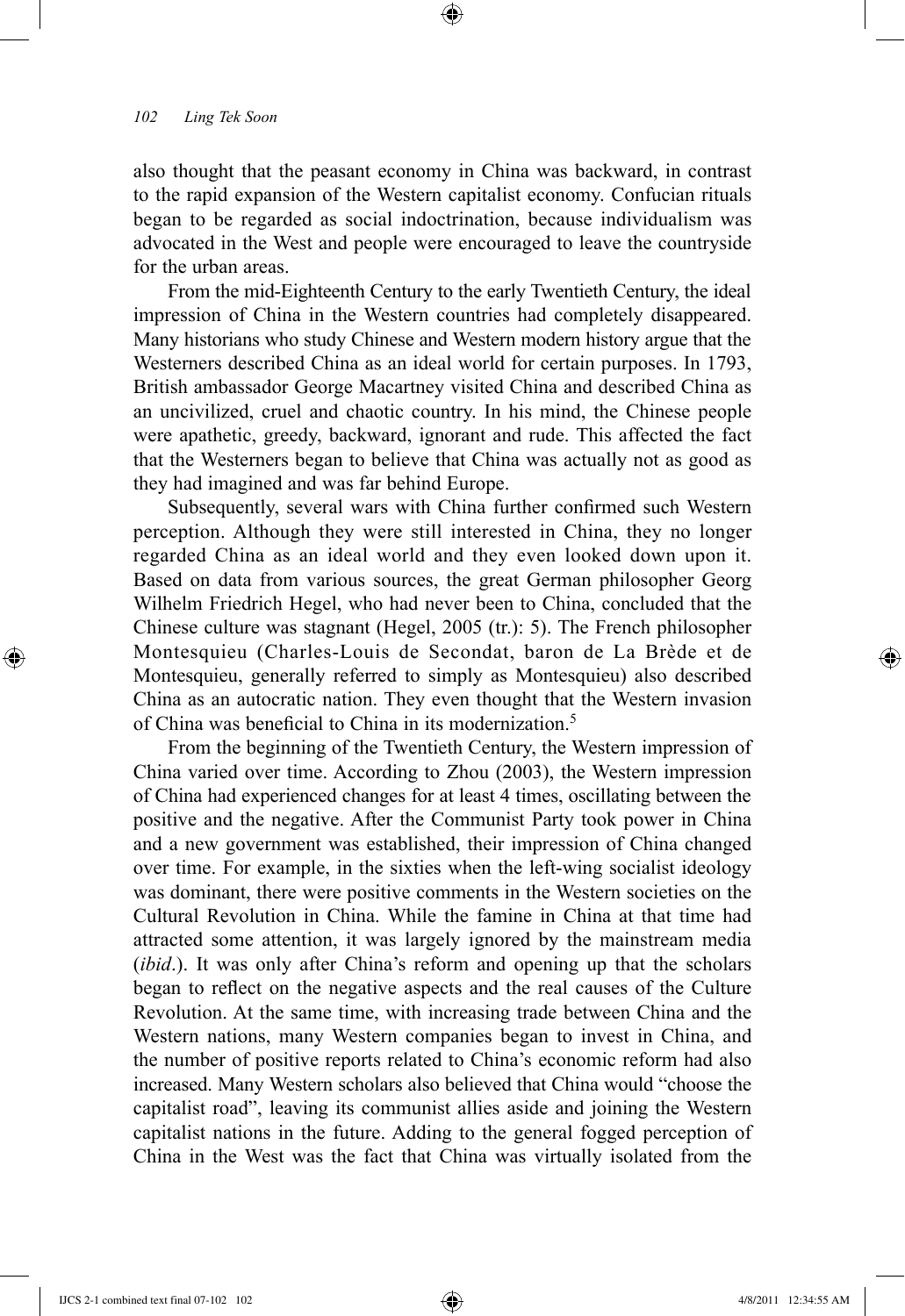other nations for certain period of time in the Twentieth Century. Little was known about China, and hence the Western image of China would tend to go to the extremes. Since China's reform and opening up, the West's negative perception of the Chinese regime's political ideology has tended to be mixed with their positive comments on its economic development.

⊕

# **3. "Beijing Consensus"**

Based on this historical background, Ramo's "Beijing Consensus" is apparently related to the West's image of China, although at the beginning of "Beijing Consensus", he clearly declared to have studied China without being coloured by the existing Western image of China.<sup>6</sup> He also indicated that he intended to look at contemporary Chinese development from the perspective of a Chinese. In fact, he proposed that China had emerged as a large nation, and it should not be ignored by other nations. Hence he believed that the discussion on whether to isolate or approach China is irrelevant, and the Western countries needed to have a more comprehensive understanding of China in order to deal with it better.

"Beijing Consensus" is divided into four parts. At the beginning, Ramo proposed that a new and better international consensus had begun to replace the "Washington Consensus" after its failure in all areas of development. In the paper, he negatively commented on the "Washington Consensus", while positively described the "Beijing Consensus". To Ramo, China's new ideas have had a major impact on foreign countries. For these countries which are not only trying to figure out how to develop, but also want to know how to integrate with the international order, while enabling them to be truly independent, China presents a good example in terms of the way of life and the political choices (Ramo, 2005 (tr.): 6). However, Ramo thought that the "Beijing Consensus" seemed to be similar to the "Washington Consensus" which was proposed by certain group of scholars and was imposed on the developing countries. However, the fact is that the so-called "Beijing Consensus" was proposed by Ramo, not by the Chinese government to be imposed on its allies. Therefore, in a way, Ramo seemed to lean on warning the West regarding the possible threat of the emerging China on the existing world order established by the West.<sup>7</sup>

In the second part of the article, "The Useful Axioms of Chinese Development", Ramo described the definition of "Beijing Consensus". Here, he concentrated on innovation and explained the core value of China's development strategy. As a nation which started modern development much later, China has not followed the experience of the advanced countries. On the contrary, it has aggressively introduced innovative and latest technology to promote its economic development. The author suggested that China

⊕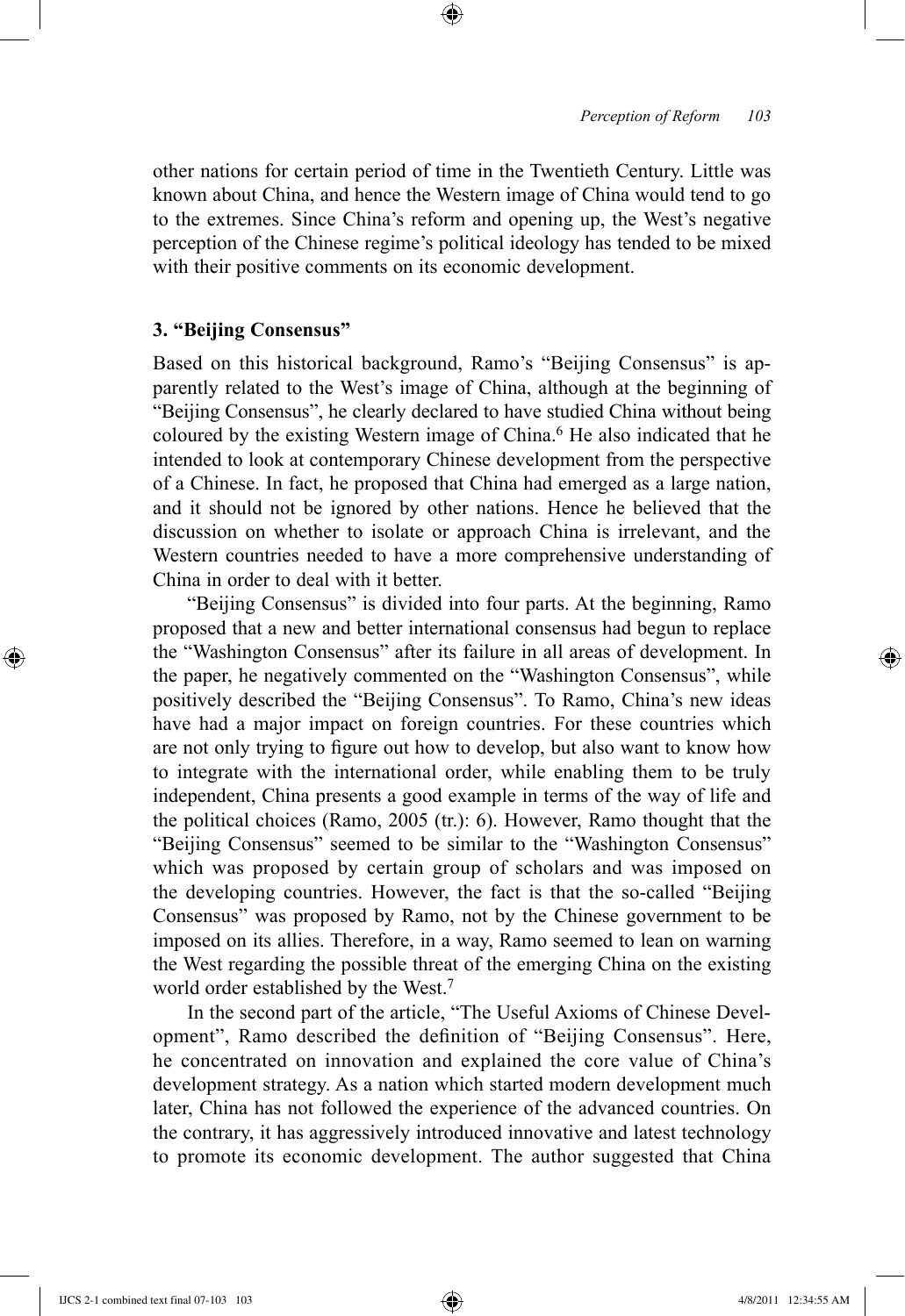managed to solve various reform problems in this way. While cutting-edge innovation is essential to conduct reform, reform inevitably leads to more issues, and China reduces "friction" in reform through innovation (*ibid*.: 12). The so-called "friction" mainly refers to social inequality, corruption and environmental pollution in the process of reform. Ramo believed that these innovations had led to economic growth, but they had also brought about controversies. The government had relied on resources obtained from economic growth to solve the above issues. This is an innovative way of resolving social issues.

⊕

In its national development model, the Chinese government is seen as not only paying attention to per capita GDP, but also taking into consideration the people's quality of life. Following Deng Xiaoping  $\mathcal{N} \wedge \mathcal{N}$ 's "black" cat/white cat" dictum, Ramo proposed the concepts of the "green cat" and the "transparent cat". The former refers to environmental protection and the scientific outlook on development to achieve sustainable development, while the latter refers to information transparency regarding data on China's economic development. According to Ramo, the Chinese government is working hard to build an economic environment for sustainable and equitable development (*ibid*.). Such development concept reflects the Chinese government's pragmatic approach. Therefore, Ramo specifically pointed out that the continued reform and change since 1979 is driven by knowledge rather than ideology. Those changes seem strange in the eyes of the Westerners who regard China as an ideology-driven society. The author also believed that reform had led to the rapid growth of total factor productivity. In other words, its growth outweighs the sum of the original human and capital investment. The additional growth is a result of emancipation. It is obvious that the modernization of China is different from the "Washington consensus", as China is developing according to its own development path.

From the author's point of view, "Beijing Consensus" does not only play a role in China, but under the incoming tide of globalization, China is trying to impose the "Beijing Consensus" on other nations, which will surely lead to international security concerns, since it may cause changes in the existing international order. Of course, it will also threaten the interests of the Western nations. In this regard, Beijing also emerges in a way different from the Western powers. In the paper, Ramo used Germany which emerged during the World War II as a example. He indicated that as a developing nation with great developmental potential, it adopted an asymmetrical defense strategy. China does not directly confront the United States. On the contrary, the country strongly emphasizes on economic development, solves diplomatic conflicts through peaceful approaches, accumulates foreign exchange reserves of up to four hundred billion US dollars, cultivates high-quality armed forces and develops its non-conventional and asymmetrical military forces.

⊕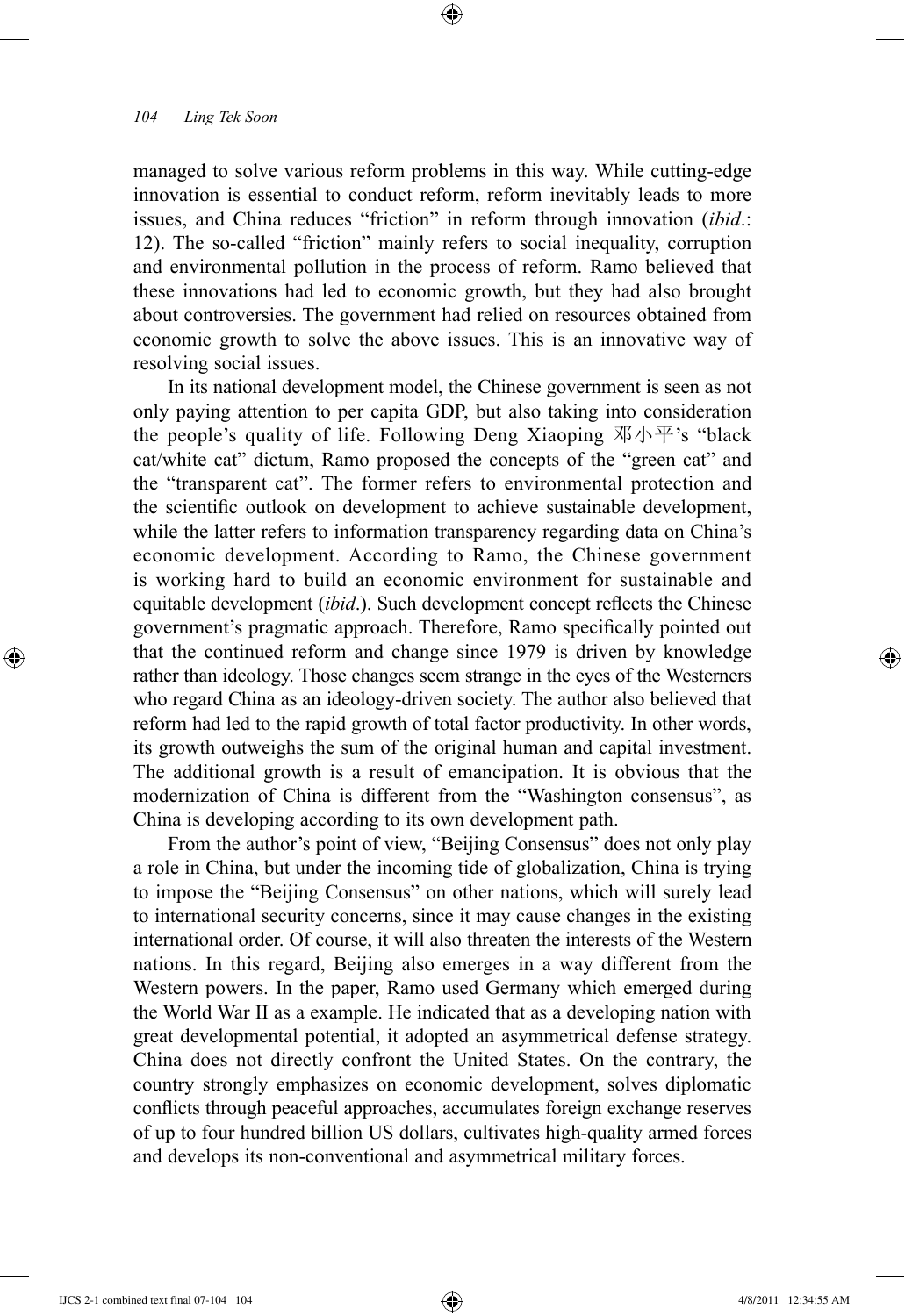Expanding the sphere of influence of the "Beijing Consensus", Ramo indicated that China intended to revitalize its national development through reform and opening up, develop good diplomatic relationship with other nations through international trade, and develop its strong armed forces, so as to become a major power in the world. He also argued that such a development model was very attractive for small nations which could learn from China in terms of economic development, and in fact develop their economies by taking advantage of China's large purchasing power. As for China, international trade has the potential to make other nations rely on it economically, which places itself in a favourable condition, while it may be on the way of becoming a major power like the United States or even replacing the latter.

⊕

At the end of paper, Ramo concluded that China was building a new development path of innovation and asymmetrical power to achieve peoplecentered development and a balance of individual rights and responsibilities, and the Western nations should pursue effective measures to deal with China. Those measures must be made in accordance with the nature of Chinese society and politics, and indirect actions are preferable. He also suggested that the Western nations should consider the following aspects: China's weaknesses; indirect manipulation as being more effective that persuasion; the utmost importance of overall environment (*ibid*.: 47). Specifically, it is better not to criticize China's national policies. Instead, the author proposed cooperation with China, through which Western governments could provide subsidies to China, while China could make use of its strengths. For example, on the issues of AIDS in China, traditionally Western countries hold meetings related to HIV in China and send their doctors to China to discuss about its prevention and treatment strategies. However, China is usually against such programmes because of political concerns and the lack of resources. In Ramo's opinion, Western countries should help China to develop an overall healthcare plan, including an HIV programme. In this way, the original purpose of assistance can also be realized (*ibid*.: 49).

Of course, a better choice is to re-establish a more comprehensive framework of bilateral cooperation to work together to solve the relevant issues. In the process, the US should not make efforts to isolate China. Instead, the two nations should work together in the fields of nuclear proliferation, energy security and others to jointly maintain world security. Besides, Ramo advised China to bear more responsibility as a major world power. According to Ramo, although China would want to continue to pretend that it is still a poor country, it needs to realize that the reason why so many nations are paying so much attention to itself is that the Chinese people are hardworking. Hence, Ramo advised that China should continue its practice and maintain harmonious coexistence with other nations, as well as to prove that a developing country can also become a strong nation (*ibid*.: 50).

⊕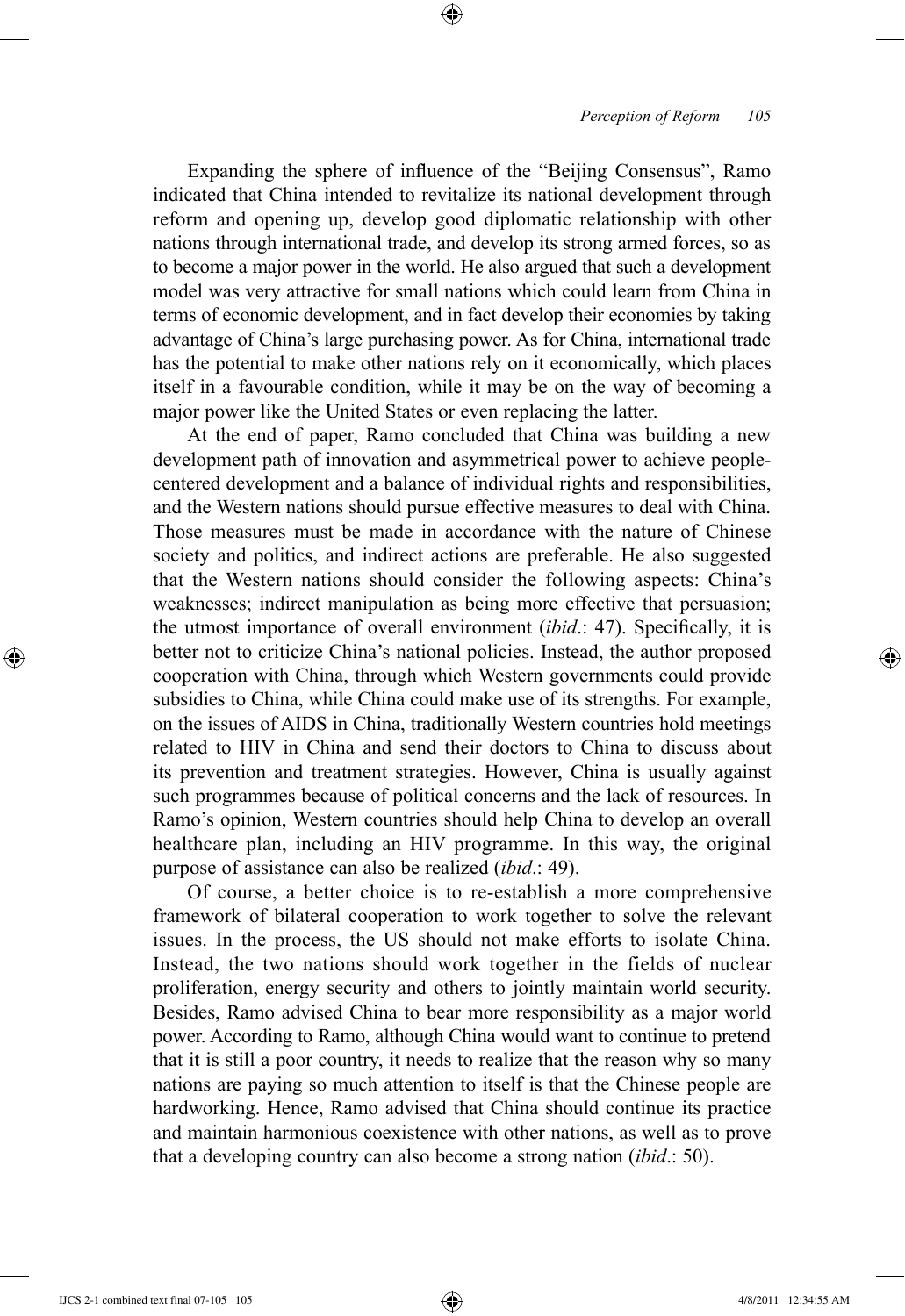#### *106 Ling Tek Soon*

Ramo stressed that the subsequent five years would present a great opportunity for China's future development, and if China could seize the opportunity in the international arena, it would be well accepted by all countries. Interestingly, at the end of the article, Ramo justified his conclusion with words from Deng Xiaoping. He said that Deng Xiaoping once said that China would help the other nations after it had reached per capita income of a thousand dollars, and help build a more secure, equitable world.<sup>8</sup>

⊕

China's per capita income did exceed one thousand dollars in 2003. Hence, Ramo believed that China should be involved more in assistance projects around the world, since it would become a good example from which other nations could learn, and it should contribute to world development.

There were favourable comments on Ramo's paper among the Western nations. As mentioned above, after the Communist Party took over power in China, the Western nations had twice given favourable comments on China. However, it turned out that the favourable comments were due to the lack of sufficient information on China, which was also the cause of negative comments in the past. At the beginning of 2000, some Western scholars proposed the "China threat" theory and the "China collapse" theory, which were also proven to be far from the reality. Ramo's "Beijing Consensus" seems to be comparatively more rational, since he has a better understanding of the Chinese government's political thinking. Instead of negatively commenting on the Chinese government's political behaviour, he in fact gave favourable comments on the government's role in China's economic development, social stability and public issues.

After "Beijing Consensus" was published, domestic and overseas media responded to it actively. As Ramo said, the focus of discussion gradually turned to China's economic development. Therefore, people later paid more attention to the "China Model" than "Beijing Consensus". However, favourable comments remained, and Western scholars still have certain interest in the discussion. Take Ramo as an example. Although he gave much favourable comments on China, he aimed to propose measures for Western nations to deal with China so as to get China involved in the existing international system. Therefore, in discussing the "China model", those scholars were always commenting with their own respective nations' interest in mind. In addition, diverse views usually emerged after discussions. Some thought that the "China model" bore similarities with some past examples. For example, Professor Huang Jing from Singapore argued that the "China model" is simply another "East Asian model", referring to Japan and the Asian "tigers" which achieved rapid economic development through opening up, attracting foreign investment and expanding exports. He concluded that China's remarkable economic development was mainly a result of steady foreign investment and prospering overseas market (Ye, 2009). He

⊕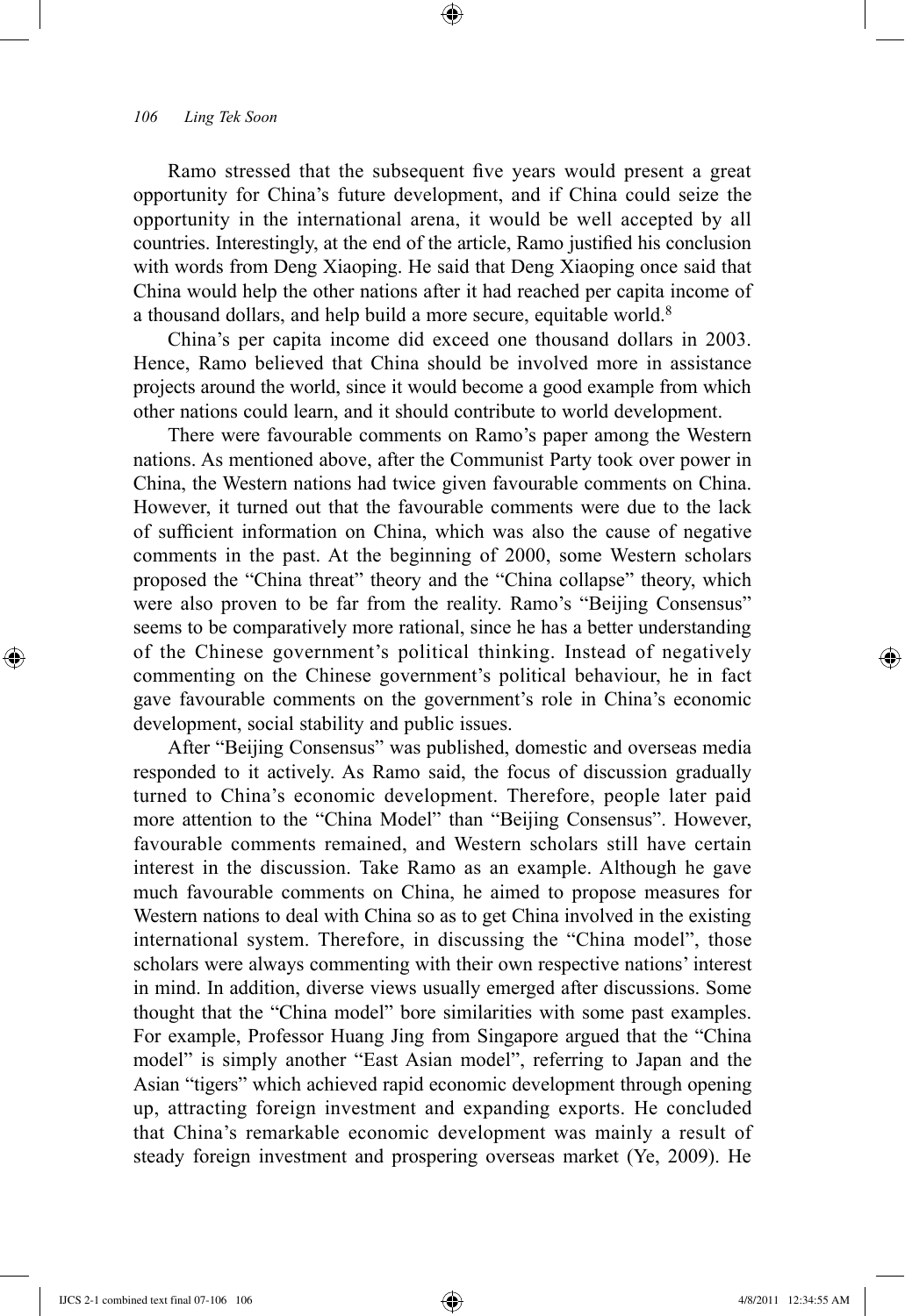also pointed out that Ramo's comment was not a fresh one after all. Huang Yasheng used Brazil's economic development in the 1960s as an example. He indicated that although the state-dominated economic model in Brazil contributed to rapid economic growth to some degree, uneven distribution of social wealth also occurred, which in turn led to many negative economic, political and social issues in the long run (Huang, 2010). These observations led further to more diverse and divergent discussions. It is worth noting that many scholars who are overseas Chinese usually seem to have a better understanding of China.<sup>9</sup>

⊕

#### **4. China's Response**

⊕

Since the "Beijing Consensus" was proposed in 2004, it had attracted intense discussions outside China. However, the Chinese government and the Chinese scholars had kept silent on it for a long time. Chinese officials have never expressed their views on the issue in public. Chinese scholars had also initially been silent about it. In August 2005, an "International Conference on China's Development Road" (中国发展道路国际学术研讨会) was held in Tianjin, in which over one hundred Chinese and foreign political scientists were present. This was the first response on this subject from Chinese scholars.<sup>10</sup> Yu Keping 俞可平, the deputy director of the Compilation and Translation Bureau of the CPC Central Committee (中共中央编译局) and a well-known political scientist, described the "China model" (中国模式) as a strategic choice of China to achieve modernization against the background of globalization. In the future progress of reform and opening up, Yu said, the principle of reform, development and stability should be maintained, and the government should pay attention to both GDP and other human development indicators, such as environmental protection, ecological balance, population growth, national quality, social stability and cultural education (Yu, 2005). While his argument is almost the same as Ramo's as expressed in the "Beijing Consensus", he did not agree with Ramo's appeal for increasing China's international responsibility. Talking about globalization, Yu indicated that China should maintain its own characteristics and continue to be active in the international arena (*ibid*.). Such Chinese official stance apparently was not in total agreement with Ramo's proposals, but it did not publicly oppose them either.

In 2008, along with China's hosting of the Olympic Games and the country's rapid economic growth, heated discussions about the "China model" were again common around the world. At that time, public discussion on it also appeared in China. At the 30th anniversary of the Third Plenum of the Chinese Communist Party Congress (中国共产党十一届三中全会召开 30周年纪念大会), Chinese President Hu Jintao 胡锦涛 stated in his speech

IJCS 2-1 combined text final 07-107 107 4/8/2011 12:34:55 AM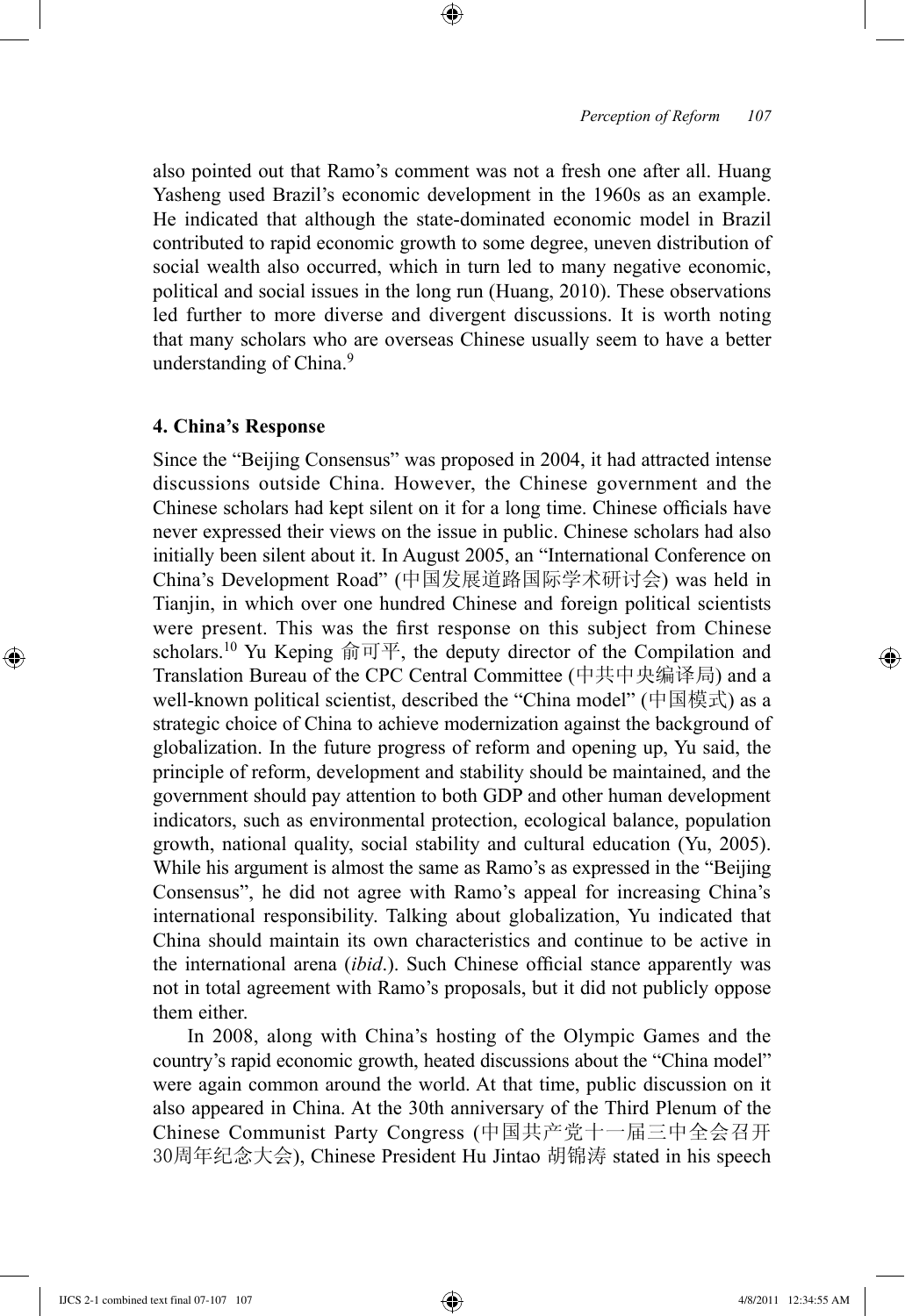that there was no universal development path and development model in the world, and China should not be bound to theories in books and should not regard those development models which have demonstrated certain advantages as perfect. This speech was regarded as the Chinese government's attitude towards the subject. So basically those institutions and scholars of official background were usually very cautious about the "Beijing Consensus" and the "China model". For instance, in a seminar on China-EU strategic partnership on 19th November, Li Junru 李君如, the former vice-president of the Party School of the CPC Central Committee (中央党校) indicated that referring to the "China model" (中国模式) is not suitable, as it is far from the reality. Professor Li was worried that other nations might think that China was trying to impose its development model on them if China kept referring to the "China model". Therefore, he proposed a more familiar Chinese term "Chinese characteristics" (中国特色) to replace the "China model". Zhao Qizheng 赵启正, the director of the CPPCC Foreign Affairs Committee (全 国政协外事委员会) held the similar point of view. In a forum organized by the Western Returned Scholars Association (欧美同学会) on 26th September 2009, Zhao stated that China did not impose the "China model" on any other nations. If any developing country was willing to learn from China's experience in reform and opening up, this was a natural phenomenon in the context of globalization. Imposing the "China model" on other nations went against China's national conditions and its existing policies. Furthermore, the "China model" was not universal all over the world.<sup>11</sup> On the other hand, also on 26th September 2009, the Chinese Academy of Social Sciences (中 国社科院) issued the Blue Book on Development and Reform (发展和改革 蓝皮书),《中国道路与中国模式》[China's development road and China model], in which the "China model" (中国模式) is used in conjunction with the so-called "China's development road" (中国道路).

⊕

Apparently, China tries to separate "Beijing Consensus" (北京共 识) or the "China model" from "Washington Consensus" (华盛顿共识). "Washington Consensus" refers to ten advices to Latin American nations from the economist John Williamson, who once served the World Bank, at a conference in Washington in 1989 (Williamson, 2005 (tr.)). Those advices were called the "Neo-liberal Policy Statement", and were supported by the World Bank, and implemented in many countries in Latin America which received assistance from the World Bank. However, due to the fact that most of the international economic organizations were nominated by the United States, the "Washington Consensus" was sometimes seen to be an ideological framework for US dominance (Chomsky, 2000 (tr.)). However, the "Washington Consensus" was ultimately seen as a failure when those Latin American countries did not achieve the expected results. According to Ramo, in contrast, China and India which went against the "Washington

⊕

↔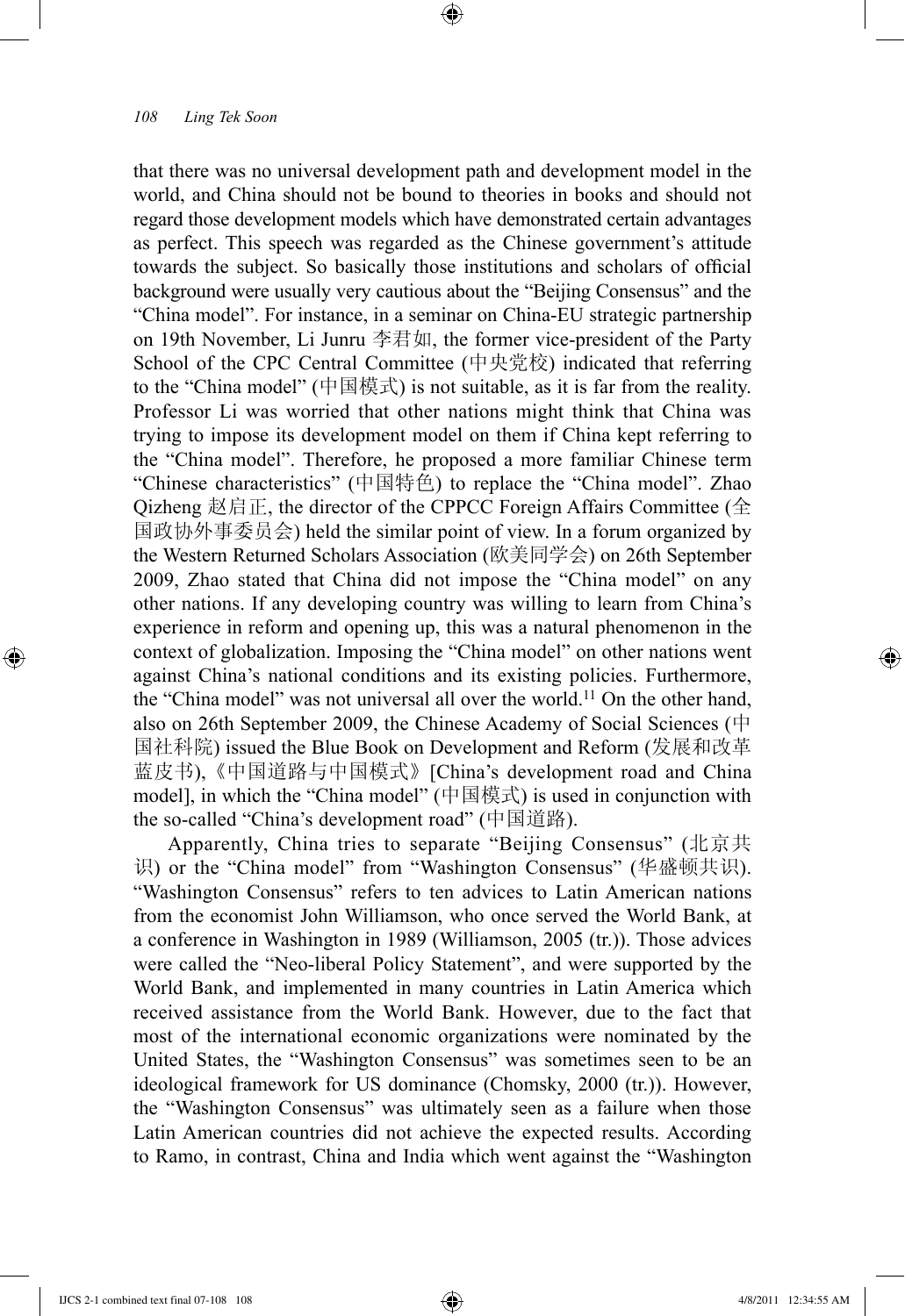Consensus" had achieved amazing economic development over the years (Ramo, 2005 (tr.)).

⊕

In addition, from China's point of view, the Western political scientists were all proposing that China should bear more responsibilities in the international arena. Ramo stated that China had already risen as a major power in the world for the first time. In September 2005, the US Deputy Secretary of State Robert Zoellick gave a speech entitled "The United States and China are Both Important Players in International Arena".12 Traditionally, China is always regarded as a developing nation in the international community. Therefore, if China agrees with Ramo's appeal, it will not be regarded as a developing country any more. Professor Qiu Gengtian 邱耕田 from the Philosophy Department of the Party School of the CPC Central Committee indicated that China was required to take on international responsibility as that of the US in the Copenhagen climate summit. He believed that those Western scholars had conducted intense discussion on the "China model" so that China would assume responsibility beyond its power. Nevertheless, he also held that China had to bear its own responsibilities. However, as a developing country, China's international role is clearly limited to its commitment to relevant international obligations. Thus, it is impossible for China to act like the US. Apparently, his opinion reflects the Chinese government's attitude towards the issue.

After 2010, Chinese scholars began to actively react to the "China model" subject. The Central Compilation and Translation Press (中央编译出版社) published《中国模式 —— 解读人民共和国的60年》["China model": analysis of the sixty years of the People's Republic], in which "China model" is redefined. This 630-page book consists of articles concerning the "China model" by Chinese scholars in various fields. The involved authors include Professor Pan Wei 潘维 from the China and World Research Center of Peking University (北京大学中国与世界研究中心), Gao Liang 高粱, a researcher at the Institute of Economic System and Management of the National Development and Reform Commission (国家发改委经济体制与管理研 究所), Zhang Baijia 章百家, a researcher at the CPC Central Party History Research Center (中共中央党史研究室), Wen Tiejun 温铁军, the dean of the Agriculture and Rural Development College of the Chinese People's University (中国人民大学农业与农村发展学院), Professor Hu Angang 胡 鞍钢 from the Public Administration College of Tsinghua University (清华 大学公共管理学院), Professor Wang Shaogang 王绍光 from the Politics and Administration Department of the Chinese University of Hong Kong (香 港中文大学政治与行政学系), and Professor Zhu Yunhan 朱云汉 from the Politics Department of Taiwan University (台湾大学政治系). According to the book's editor Professor Pan Wei, the "China model" should be called the "Chinese system" (中华体制). In the past 60 years, the "Chinese system"

⊕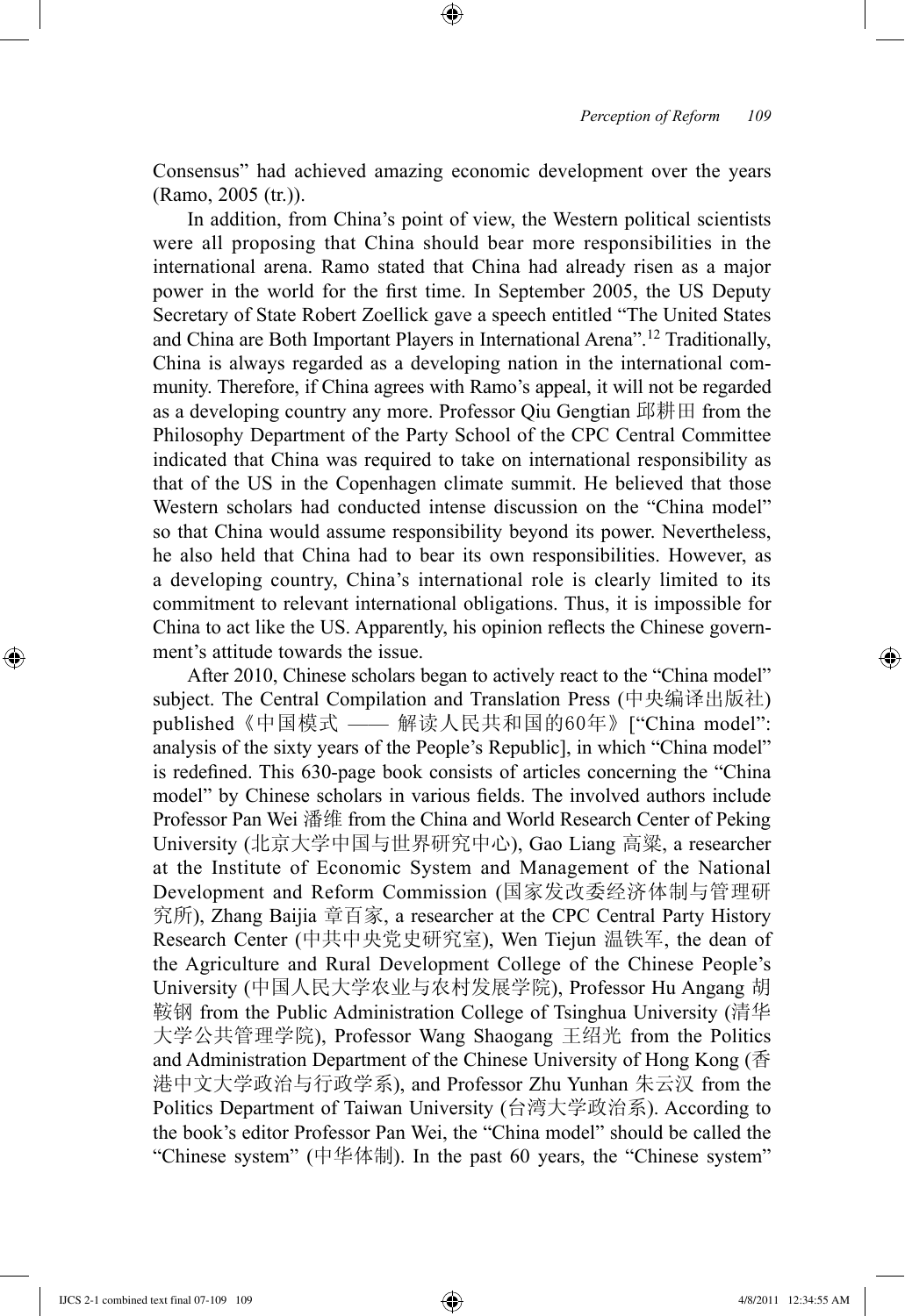developed gradually based on the experiences of the Soviet Union and the United States (Pan, 2009: 5). He explained that the "Chinese system" consisted of the "national economy", "people-oriented politics" and "social system". "National economy" (国民经济) refers to a unique economic model; "people-oriented politics" (民本政治) represents a unique political mode; and "social system" (社稷体制) is a unique social model. According to a local magazine, the book was selected by the Press and Publication Administration (新闻出版总署) as a classic, and its versions in English and other languages are being prepared (Shu, 2010a). Obviously, Chinese scholars are now confident to conduct discussion on this subject, and plan to play a leading role in the field. Compared with the others, the book《中国模式 —— 解读人民 共和国的60年》["China model": analysis of the sixty years of the People's Republic] was completed by Chinese scholars, and it will be difficult to arouse corresponding discussion among Western counterparts. Certain issues may take place if such subjects are not taken seriously. Wang Changjiang  $\pm$ 长江, a director of the Central Party School, once published a paper which pointed out that apathy towards political reform (政治体制改革麻木症) had appeared in China, with some people feeling that political reform was not as urgent as before and believed that the existing political system is perfect (Shu, 2010b). This is due to following factors: misleading propaganda by the media, "Beijing Consensus" and other unrealistic conclusions.

⊕

#### **5. Conclusion**

⊕

In the past, Western impression of China has changed a lot over time. With development of information technology, such impression of China has become more and more rational. Ramo's article "Beijing Consensus" is a good example in the field. Although he aimed to look at China without being influenced by preconceived opinions, he still maintained his ideological point of view. It is worth noting that he recommended rational exchange with China, since China has become a major power in the world. On the issue of the "China model", silence on the part of China could be counterproductive. When it comes to "Beijing Consensus" and the "China model", Chinese scholars remain cautious, while intending to actively participate in the discussion. While being cautious and confident, it is important for China to take the favourable comments from Western scholars seriously, and pay attention to the possible effects on China's future development.

#### **Notes**

Ling Tek Soon 林德顺, Fellow, Institute of China Studies, University of Malaya, Malaysia; PhD Candidate, Tsinghua University, China. <*Email: lingts@mail. tsinghua.edu.cn, lingteksoon@yahoo.com*>

↔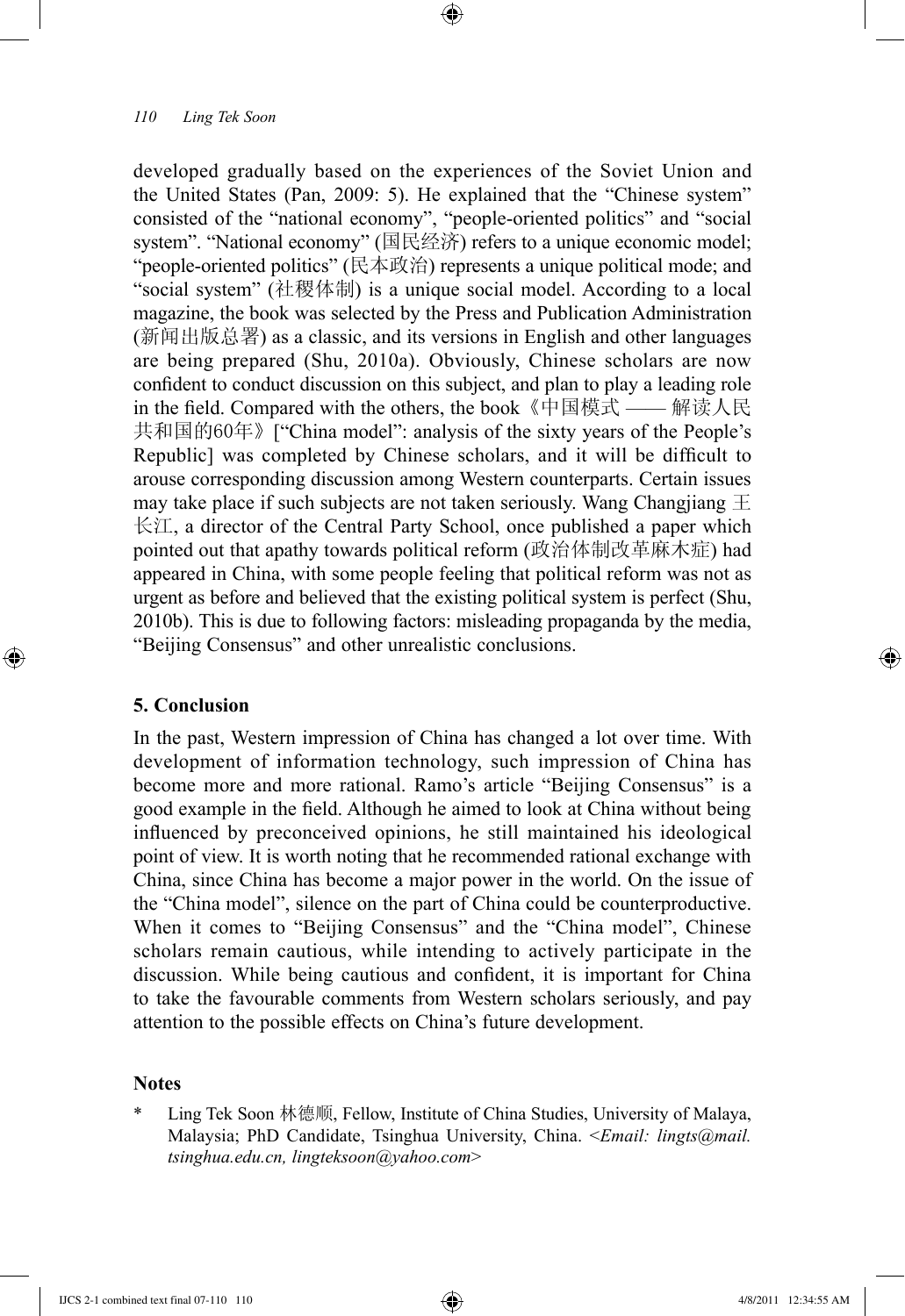- 1. *Hou Hanshu Xiyu Zhuan* 后汉书.西域传 ["Documentary on western regions" in Book of the Later Han).
- 2. According to the relevant records, in Seres, killing, prostitution, theft and worship were strictly prohibited. The country had a vast territory, but there were no temples, prostitutes, unpunished thieves, murderers and murder victims. One thing was special: Seres gave birth all the time. Obviously, the author was very curious about the Confucian civilization in the Chinese society, and he was quite impressed with large population in China. Hence he guessed that the Chinese gave birth every day (Coedes, 1987 (tr.): 57).
- 3. For example, in the Sixth Century AD, in the *Universal Christian Topography*  by Byzantine monk Cosmas Indicopleustes, China is called "Tzinitza". The author respected China as the "country of silk", and thought that China was far away from the Byzantine Empire. Zhang Xushan 张绪山, professor of history at Tsinghua University, believes that Tzinitza is as important as the Roman Empire in the mind of Cosmas Indicopleustes. (Zhang, 2002) In the Thirteenth Century, in books of travels by Giovanni da Pian del Carpine and William of Rubruck, China was called "Cathay", a wealthy nation ruled by a highly respected Khan (Zhou, 2005).
- 4. When he studied *I Ching* 易经 ("Book of Changes"), he found that its mathematical law was similar to his binary numeral system..
- 5. For related arguments, refer to the famous American historians on China John K. Fairbank, Joseph R. Levenson and Mary Wright.
- 6. This referred to the Western countries' basic political attitudes towards China.
- 7. The meaning of the term "threat" here follows the way the word is used in Ramo's "Beijing Consensus". In English the term "threat" is more moderate than in Chinese "威胁" (Ramo, 2005 (tr): 2).
- 8. In 1979, Japanese prime minister Masayoshi Ohira 大平正芳 met Chinese vice premier Deng Xiaoping  $\mathbb{R} \wedge \mathbb{F}$  in China. The former asked Deng what is the objective in progress of modernization. After a while, Deng replied, "Now, China's per capita income is US\$250. Our goal is to reach US\$1000 by the end of this century." In other words, the figure was expected to quadruple within 20 years. Deng Xiaoping also said, "If we reach the goal, we can do something to contribute to the world's development. We regard it as a well-off society, at that time, when the problems of food and clothing have been resolved among all Chinese." 《邓小平文选》第二卷 [Selected works of Deng Xiaoping, vol. 2], ( p. 237).
- 9. For more documents on the subject, refer to papers by Zheng Yongnian 郑永年, Huang Jing 黄靖, Zhang Weiwei 张维为, Yao Yang 姚洋, etc.
- 10. Social Sciences Academic Press (社会科学文献出版社), the Central Compilation and Translation Bureau (中央编译局), CASS International Cooperation Bureau (中国社会科学院国际合作局) and Tianjin Normal University (天津师范大学) jointly held the "International Conference on China's Development Road" (中 国发展道路国际学术研讨会) in which nearly 50 domestic and foreign experts participated in discussions. Their points of view were collected in《中国模式与 "北京共识": 超越 "华盛顿共识"》 ["China model" and "Beijing consensus": Beyond the "Washington consensus"] published by 社会科学文献出版社 (Social Sciences Academic Press), 2006 (2006年6月第1版).

⊕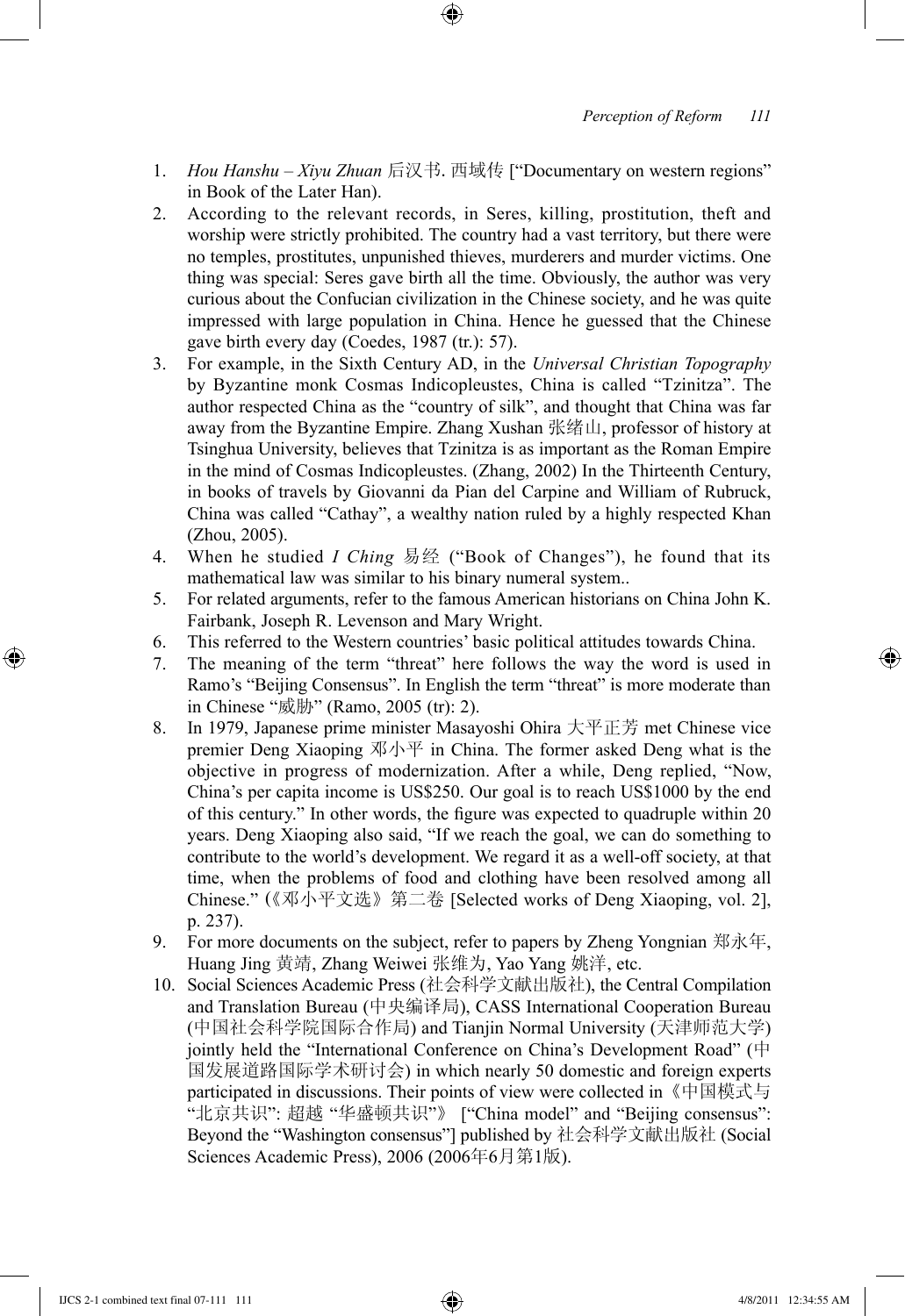#### *112 Ling Tek Soon*

11. On 7th December 2009, four articles were published in《学习时报》[Study times] which is sponsored by the Central Party School (中共中央党校). The authors of all the articles were against referring to the "China model", which showed that the Chinese government had remained cautious when facing Western scholars' favourable comments. Those four articles are: Li (2009), Zhao (2009), Shi (2009), Qiu (2009).

⊕

12. "2005年美国副国务卿佐利克提出中国是美国的'利益攸关方'" [U.S. undersecretary Robert Zoellick stated that China was the United States' 'stakeholder'", 北京晨报 (Beijing Morning Post), 16th September 2009.

### **References**

⊕

- Chomsky, Noam 诺姆•乔姆斯基 (2000 (tr.)),《新自由主义和全球秩序》(Neoliberalism and Global Order), 江苏人民出版社 (Jiangsu People's Publishing House), 2000年版.
- Coedes, G. 戈岱司 (1987 (tr.)),《希腊拉丁作家远东古文献辑录》[Ancient Greek and Latin literature on the Far East], 中华书局 (Zhonghua Book Company), 1987年版 (1987 edition).
- Hegel, Georg Wilhelm Friedrich 黑格尔 (2006 (tr.)),《历史哲学》(Philosophy of History), 上海书店出版社 (Shanghai Bookstore Press), 2006年版.
- Huang Ping 黄平 and Cui Zhiyuan 崔之元 (eds), 《中国与全球化: 华盛顿共识 还是北京共识》[China and globalization: Washington consensus or Beijing consensus?], 社会科学文献出版社 (Social Sciences Academic Press), 2005年版.
- Huang Yasheng 黄亚生 (2010), "'中国模式' 有多独特?" [How unique is the "China model"?],《财经》[Finance], 2010年第4期 (Issue 4, 2010).
- Li Junru 李君如 (2009), "慎提 '中国模式'" [Be careful when referring to the "China model"],《学习时报》[Study times], 7th December 2009.
- Pan Wei 潘维 (2009), "当代中华体制" [Contemporary Chinese system], in Pan Wei 潘维 (ed.),《中国模式 —— 解读人民共和国的60年》["China model": analysis of the sixty years of the People's Republic], 中央编译出版社 (Central Compilation and Translation Press), 2009年版.
- Qiu Gengtian 邱耕田 (2009), "当务之急是注重科学发展" [Scientific development is the present priority],《学习时报》[Study times], 7th December 2009.
- Ramo, Joshua Cooper 雷默 (2005 (tr.)), "北京共识" (Beijing Consensus), in Huang Ping 黄平 and Cui Zhiyuan 崔之元 (eds),《中国与全球化:华盛顿共识还是北 京共识》[China and globalization: Washington consensus or Beijing consensus?], 社会科学文献出版社 (Social Sciences Academic Press), 2005年版.
- Shi Xuehua 施雪华 (2009), "提 '中国模式' 为时尚早" [Too early to refer to the "China model"],《学习时报》[Study times], 7th December 2009.
- Shu Taifeng 舒泰峰 (2010a), "'中国学派' 说了什么?" [What did Chinese scholars say?",《瞭望东方周刊》[Oriental outlook], 2010年第3期 (Issue 3, 2010).
- Shu Taifeng 舒泰峰 (2010b), "冷观 '中国模式'" [My view on the "China model"], 《瞭望东方周刊》[Oriental outlook], 2010年第3期 (Issue 3, 2010).
- Williamson, John 约翰•威廉姆森 (2005 (tr.)), "华盛顿共识简史" (A Short History of the Washington Consensus), in Huang Ping 黄平 and Cui Zhiyuan 崔之元 (eds),《中国与全球化:华盛顿共识还是北京共识》[China and globalization:

↔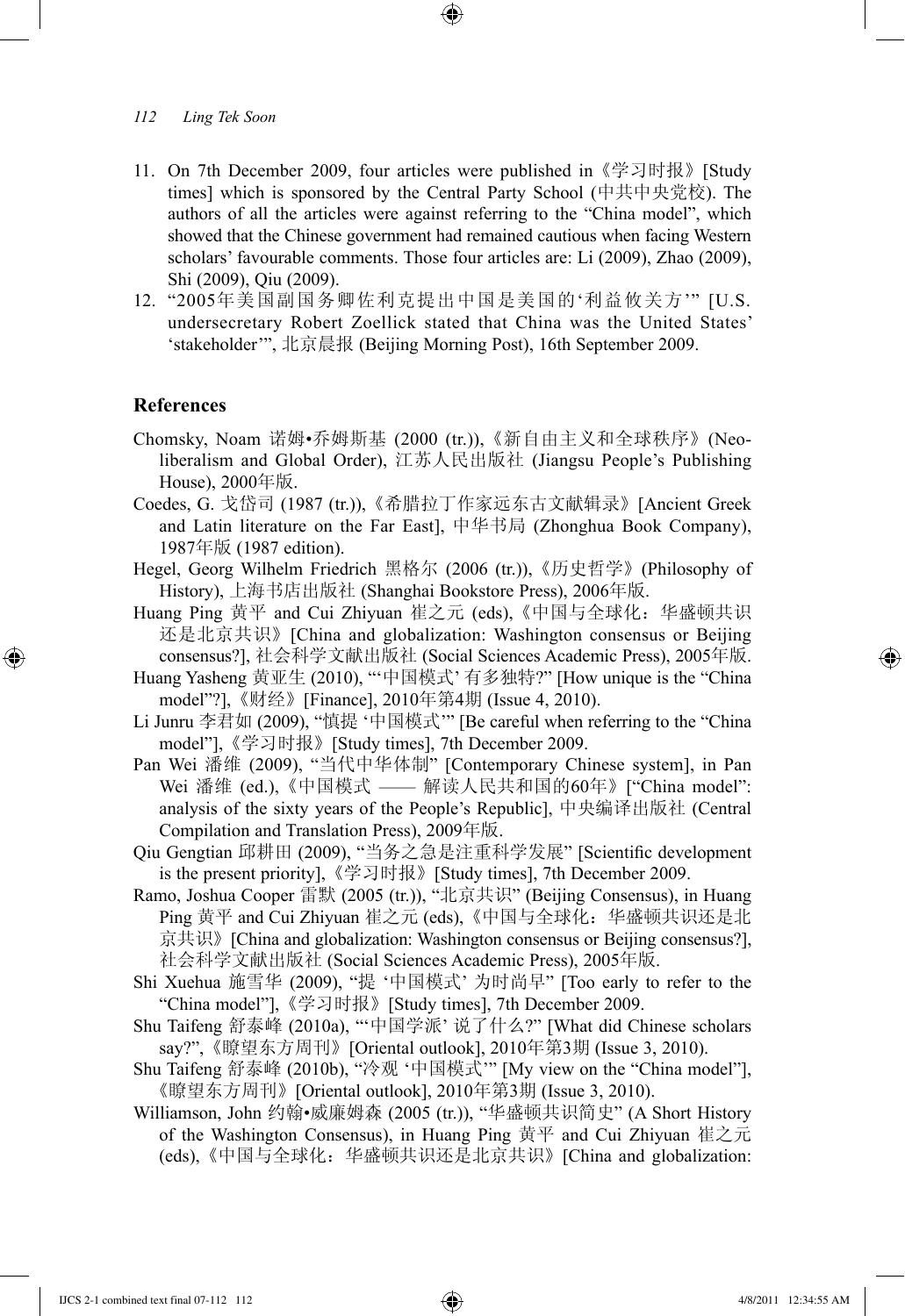Washington consensus or Beijing consensus?], 社会科学文献出版社 (Social Sciences Academic Press), 2005年版.

Ye Yun 叶蕴 (2009), "'中国模式' 的未来: 专访黄靖教授" [The future of "China model": interview with Professor Huang Jing],《南风窗》[South wind window], 2009年第10期 (Issue 10, 2009).

⊕

- Yu Keping 俞可平 (2005), "'中国模式': 经验与鉴戒 —— 俞可平研究员在 '中国发 展道路国际学术研讨会' 上的讲演" ["China model": experience and warning – researcher Yu Keping's speech at international conference on China's development path],《文汇报》[Wenhui daily], 4th September 2005.
- Zhang Xushan 张绪山 (2001), "罗马帝国沿海路向东方的探索" [Expedition toward the east by Roman Empire]《史学月刊》[Journal of historical science], 2001年 第1期 (Issue 1, 2001).
- Zhang Xushan 张绪山 (2002), "拜占庭作家科斯马斯闻纪释证" [Interpretation of the records of Byzantine writer Cosmas],《中国学术》[China academics], 2002年 第1期 (Issue 1, 2002).
- Zhao Qizheng 赵启正 (2009), "中国无意输出 '模式'" [China does not intend to export the "model"],《学习时报》[Study times], 7th December 2009.
- Zhou Ning 周宁 (2003), "二十世纪西方眼里的四种中国形象" [Four types of Westerners' images of China in the 20th century], 《书屋》[Book store], 2003年 第12期 (Issue 12, 2003).
- Zhou Ning 周宁 (2005), "西方的中国形象史研究: 问题与领域" [Study on the history of western image of China: problem and field", 《东南学术》[Southeast academic research], 2005年第5期 (Issue 5, 2005.).

#### *Additional References*

⊕

- Held, David 戴维•赫尔德 (2005 (tr.)),《全球盟约 —— 华盛顿共识与社会民  $\pm$  (Global Covenant: The Social Democratic Alternative to the Washington Consensus), 社会科学文献出版社 (Social Sciences Academic Press), 2005年版.
- Lu Hanchao 卢汉超 (2010), "中国何时开始落后于西方 —— 论西方汉学中的'唱 盛中国'流派" [When did China begin to fall behind the West?],《清华大学学 报 (哲学社会科学版)》[Journal of Tsinghua University (social science edition)], 2010年第1期 (Issue 1, 2010.
- Mao Zengyu 毛增余 (2005),《斯蒂格利茨与转轨经济学 —— 从 "华盛顿共 识" 到 "后华盛顿共识" 再到 "北京共识"》[Stiglitz and transition economics: from "Washington consensus" to "post-Washington consensus", then to "Beijing consensus"), 中国经济出版社 (China Economic Press), 2005年版.
- Zakaria, Fareed 法里德•扎卡利亚 (2009 (tr.)),《后美国世界 —— 大国崛起的经 济新秩序时代》(The Post-American World), 中信出版社 (CITIC Publishing House), 2009年版.